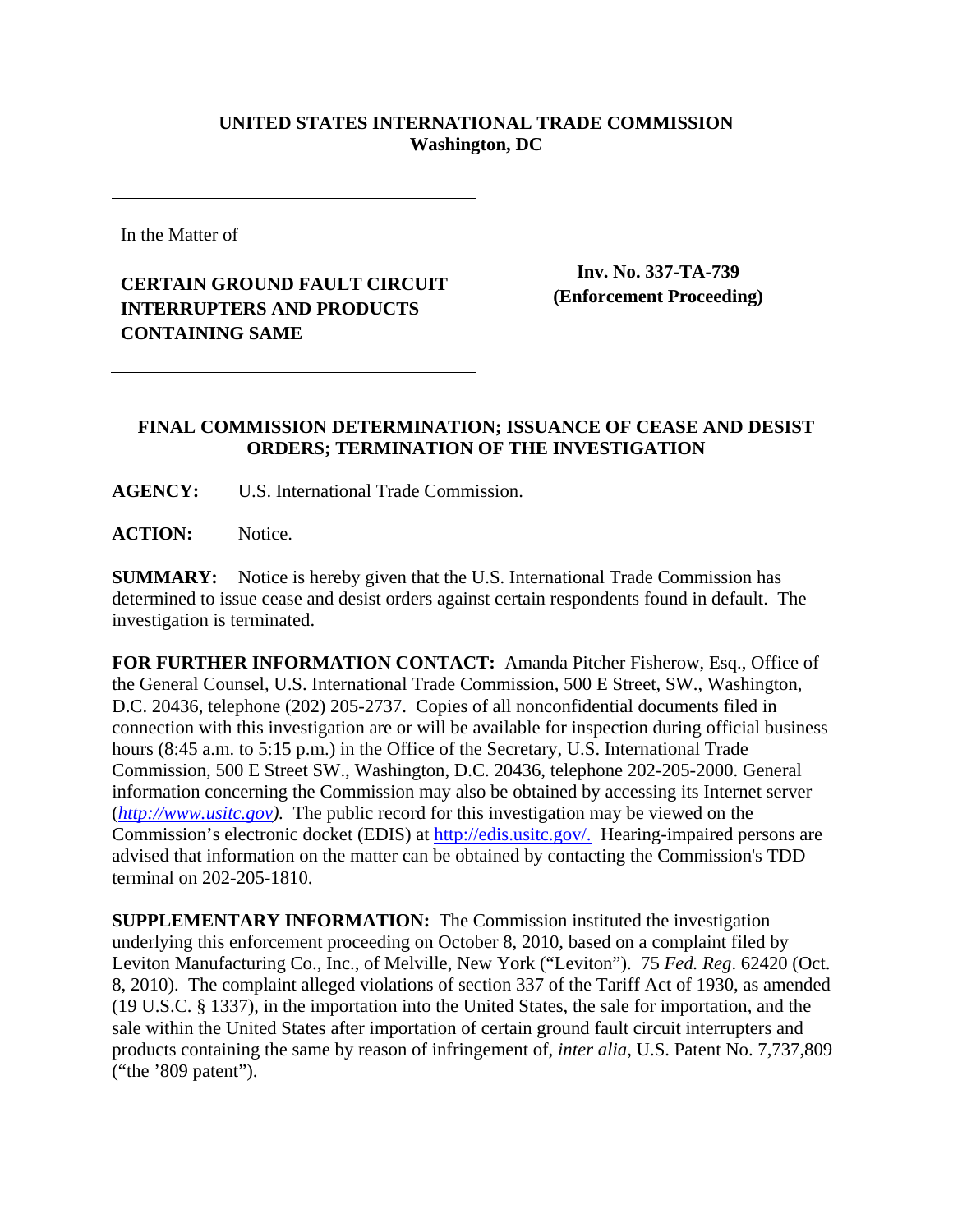On April 27, 2012, the Commission issued a general exclusion order barring entry of ground fault circuit interrupters that infringe certain claims of the '809 patent. The Commission also entered cease and desist orders against several respondents, including defaulting domestic and foreign respondents: Menard, lnc., of Eau Claire, Wisconsin; Garvin Industries, lnc., of Franklin Park, Illinois; Aubuchon Co., Inc., of Westminster, Massachusetts, Westside Wltolesale Electric & Lighting, lnc., of Los Angeles, California; New Aspen Devices Corporation, of Brooklyn, New York; American Ace Supply Inc., of San Francisco, California; Contractor Lighting & Supply, lnc., of Columbus, Ohio; Littman Bros. Energy Supplies, Inc, of Schaumburg, Illinois; Safety Plus, Inc., of McFarland, Wisconsin; Norcross Electric Supply Co. of Suwanee, Georgia; Royal Pacific Ltd. of Albuquerque, New Mexico; and Zhejiang Easting House Electric Co. of Zhejiang, China.

On November 1, 2012, the Commission instituted a proceeding for the enforcement of the Commission's remedial orders based on an enforcement complaint filed by Leviton. 77 *Fed. Reg.* 66080 (Nov. 1, 2012). The enforcement complaint alleged that domestic respondent American Electric Depot Inc. ("AED"); and foreign respondents Shanghai ELE Manufacturing Corp. ("Shanghai ELE"), and Shanghai Jia AO Electrical Co., Ltd. ("Shanghai Jia AO") violated the general exclusion order. The enforcement complaint also alleged that other respondents violated cease and desist orders. On February 14, 2013, the presiding administrative law judge ("ALJ") issued an initial determination finding AED, Shanghai ELE, and Shanghai Jia AO in default. All other respondents settled. On April 10, 2013, the Commission determined not to review the initial determination with respect to the defaulting respondents.

On April 16, 2013, complainant Leviton filed a motion requesting that the Commission issue (1) a cease and desist order against AED; and (2) seizure and forfeiture orders against ground fault circuit interrupters imported or sold by AED, Shanghai ELE, and Shanghai Jia AO. On April 26, 2013, the Commission investigative attorney ("IA") filed a response supporting Leviton's motion with respect to a cease and desist order against AED. None of the defaulting respondents filed a response.

On May 22, 2013, the ALJ issued a recommended determination ("RD") on remedy. The ALJ drew an inference from AED's refusal to participate in the enforcement proceeding that AED has commercially significant inventories of infringing articles. Accordingly, the ALJ recommended that the Commission issue a cease and desist order prohibiting AED from selling or distributing infringing articles in the United States. The ALJ declined to recommend seizure and forfeiture orders because he found Leviton failed to show evidence that infringing articles were previously denied entry, as required under Commission Rule 210.75(b)(6)(ii).

On July 31, 2013, the Commission requested briefing on the remedy, bonding and the public interest. On August 16, 2013, the Commission received submissions from Leviton and the IA. The Commission did not receive any comments from the defaulting respondents or the public. On August 30, 2013, the IA filed a reply submission. On September 3, 2013, the IA filed an unopposed motion to file a substitute submission. The Commission hereby grants the IA's motion to file a substitute submission.